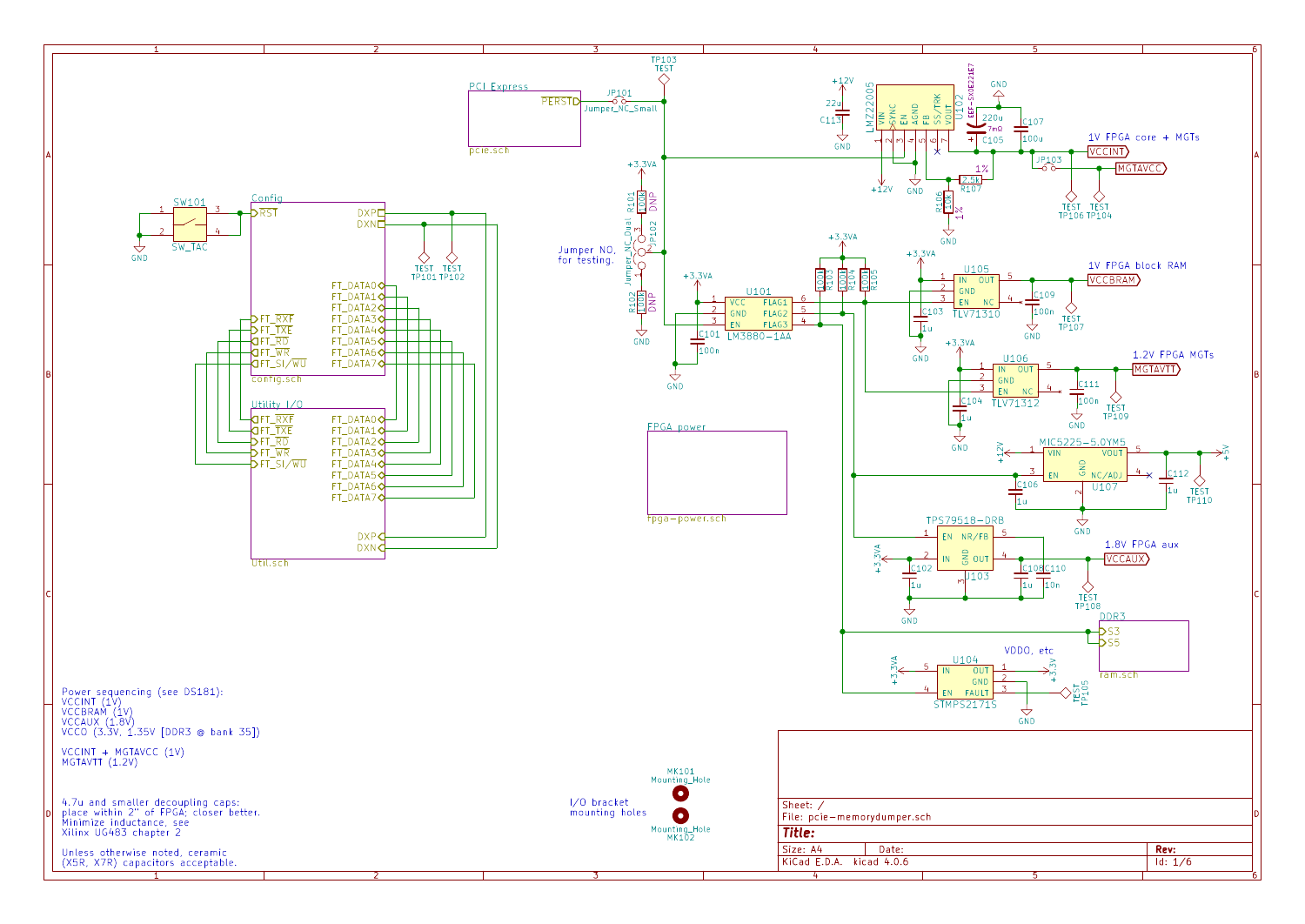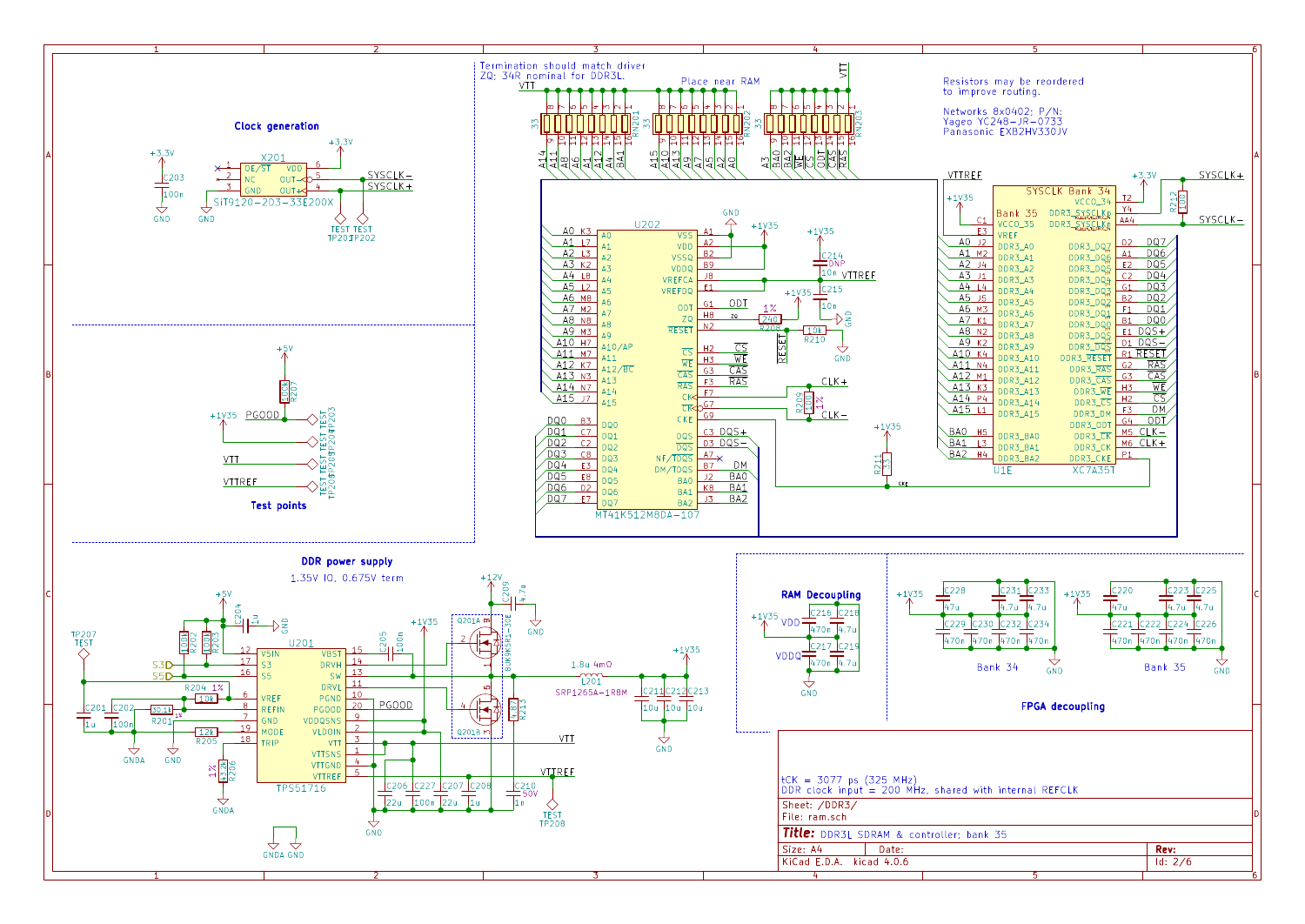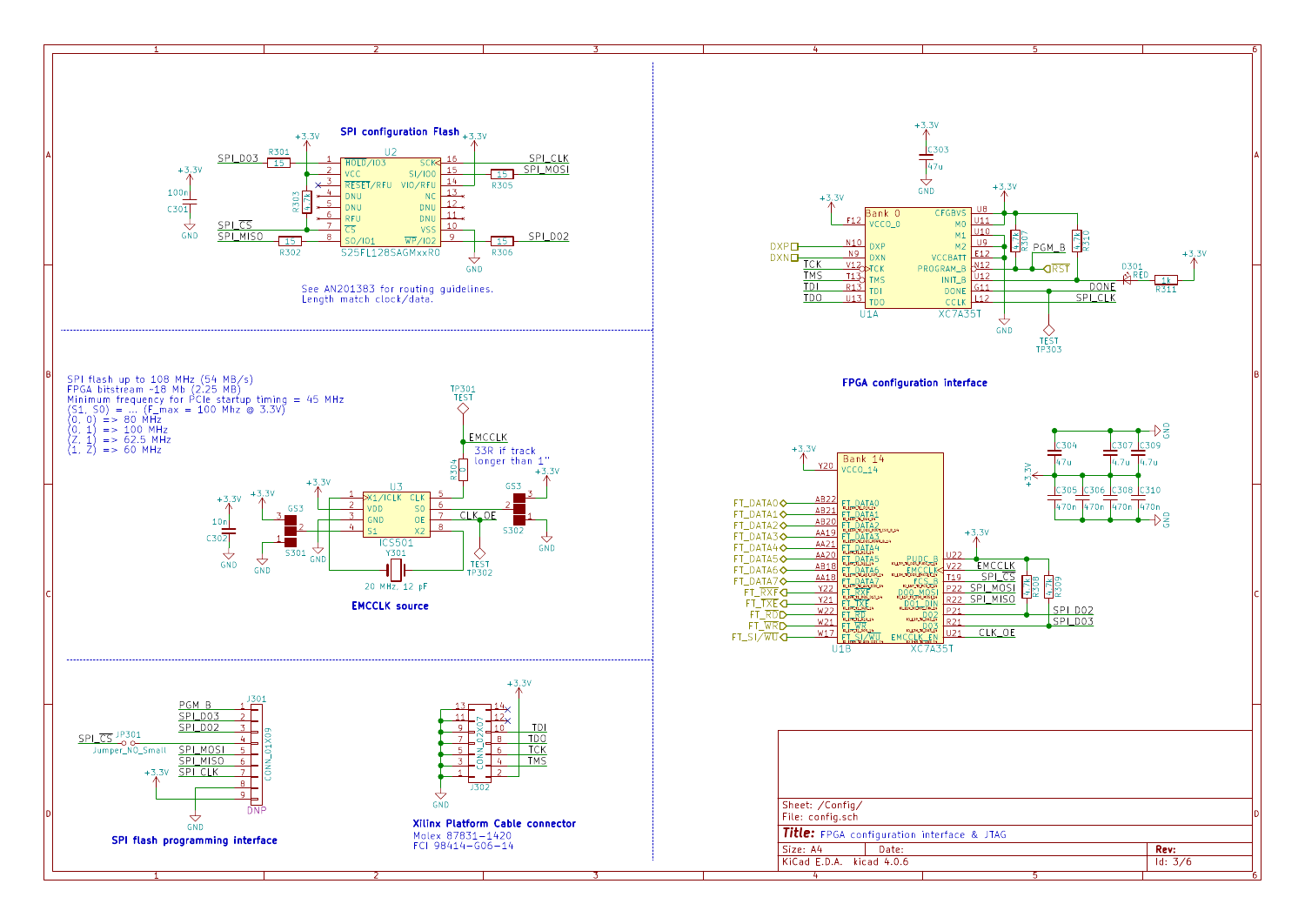

1 and 1 and 1 and 1 and 1 and 1 and 1 and 1 and 1 and 1 and 1 and 1 and 1 and 1 and 1 and 1 and 1 and 1 and 1 and 1 and 1 and 1 and 1 and 1 and 1 and 1 and 1 and 1 and 1 and 1 and 1 and 1 and 1 and 1 and 1 and 1 and 1 and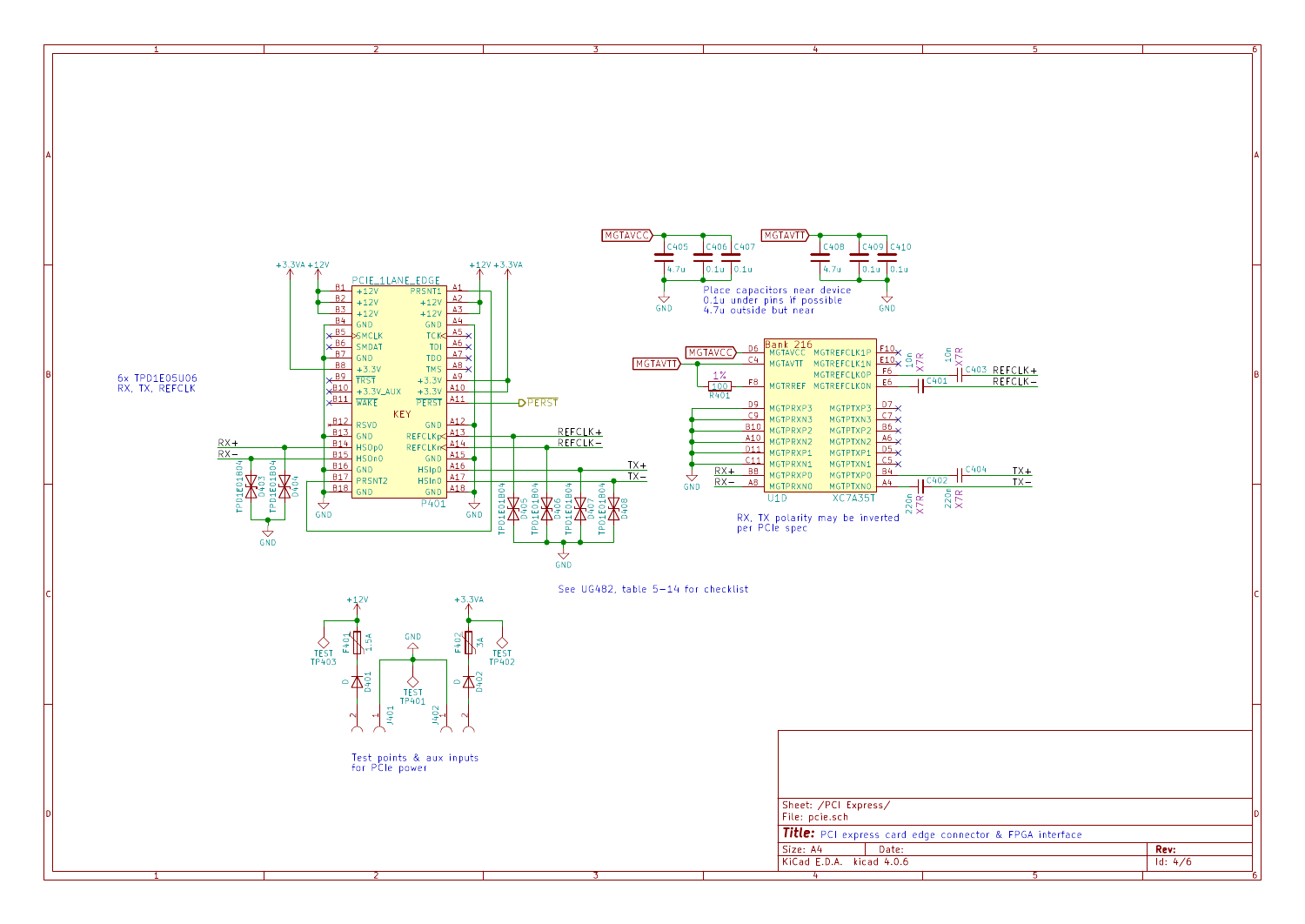

1 and 1 and 1 and 1 and 1 and 1 and 1 and 1 and 1 and 1 and 1 and 1 and 1 and 1 and 1 and 1 and 1 and 1 and 1 and 1 and 1 and 1 and 1 and 1 and 1 and 1 and 1 and 1 and 1 and 1 and 1 and 1 and 1 and 1 and 1 and 1 and 1 and